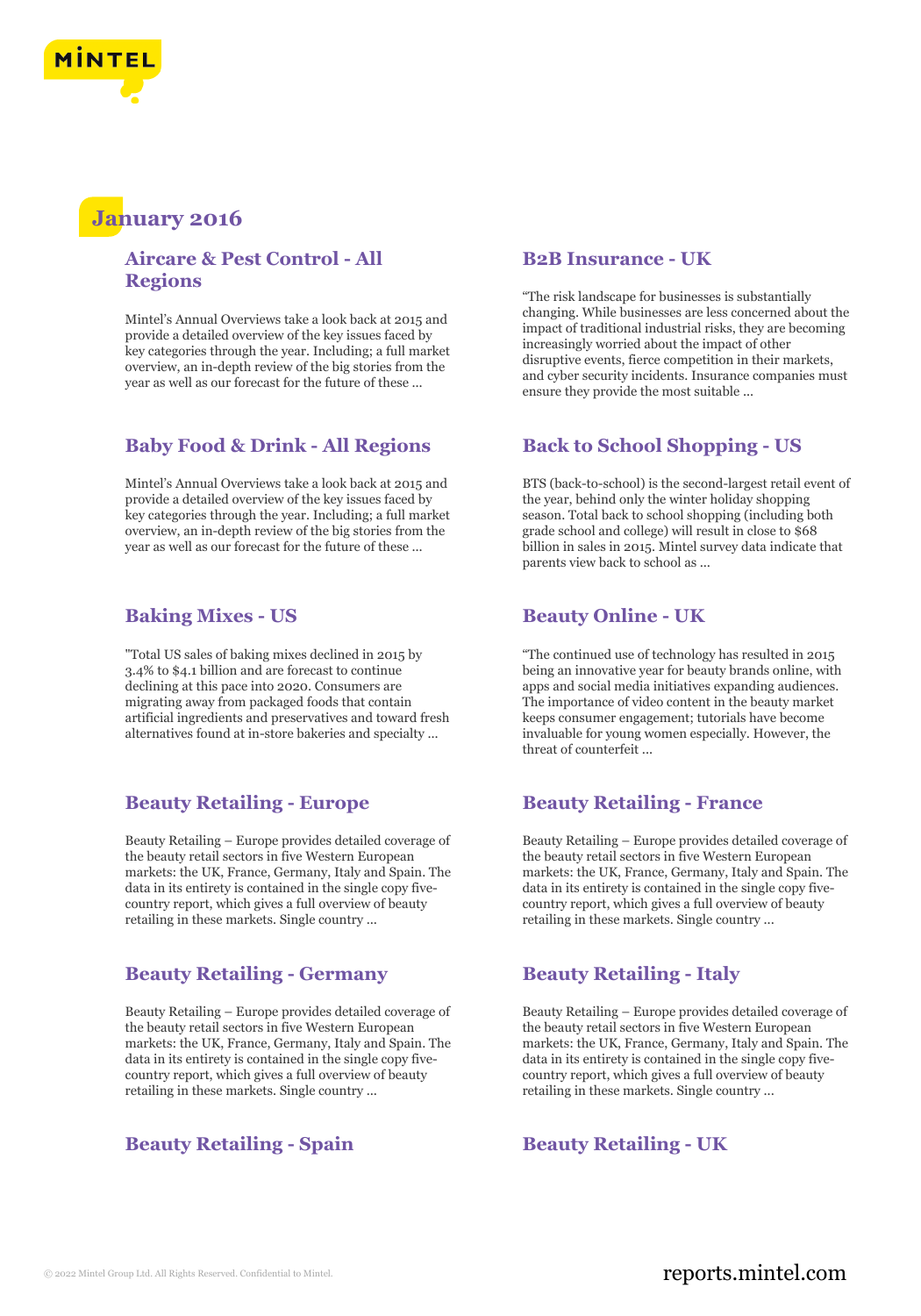

Beauty Retailing – Europe provides detailed coverage of the beauty retail sectors in five Western European markets: the UK, France, Germany, Italy and Spain. The data in its entirety is contained in the single copy fivecountry report, which gives a full overview of beauty retailing in these markets. Single country ...

## **Beauty Retailing - US**

"US retail sales of beauty products reached \$46.2 billion in 2015 and are slated to grow to \$51.8 billion by 2020, for a gain of 12%. This slow and steady growth will be fueled by a stronger economy, as well as by population gains among women (and men ...

#### **Beer - US**

The US beer category is currently experiencing a major overhaul. While little movement is evident in terms of the overall performance of the category, there are significant shifts happening within. Dollar sales of beer are expected to grow a moderate 4% in 2015, amounting to overall gains of 21% since ...

### **Bodycare - Brazil**

"The Brazilian body care market retail sales had a drop in growth in 2015 due to austerity measures imposed by the government and the country's fall into recession. Nevertheless, brands have a wide range of opportunities for progress, especially with products that help consumers save time when caring for their ...

# **Bottled Water - All Regions**

Mintel's Annual Overviews take a look back at 2015 and provide a detailed overview of the key issues faced by key categories through the year. Including; a full market overview, an in-depth review of the big stories from the year as well as our forecast for the future of these ...

# **Bread, Bakery & Cakes - All Regions**

Mintel's Annual Overviews take a look back at 2015 and provide a detailed overview of the key issues faced by key categories through the year. Including; a full market "Spending on beauty and personal care contracted marginally in 2015. The market remains very price sensitive and discount retailers' customer numbers grew significantly. Even buyers of prestige brands are price conscious. The market will recover in 2016 but premium retailers must give consumers original and compelling reasons to trade ...

## **Beer - All Regions**

Mintel's Annual Overviews take a look back at 2015 and provide a detailed overview of the key issues faced by key categories through the year. Including; a full market overview, an in-depth review of the big stories from the year as well as our forecast for the future of these ...

# **Biscuits, Cookies & Crackers - All Regions**

Mintel's Annual Overviews take a look back at 2015 and provide a detailed overview of the key issues faced by key categories through the year. Including; a full market overview, an in-depth review of the big stories from the year as well as our forecast for the future of these ...

# **Bodycare - All Regions**

Mintel's Annual Overviews take a look back at 2015 and provide a detailed overview of the key issues faced by key categories through the year. Including; a full market overview, an in-depth review of the big stories from the year as well as our forecast for the future of these ...

# **Bottled Water - US**

Total retail sales of bottled water posted estimated gains of 6.4% in 2015, reaching more than \$15 billion, with strong year-over-year sales growth since 2011. Total category sales are expected to continue upward as consumers search for BFY (better-for-you) beverage alternatives and bottled water is perceived as a convenient ...

# **Breakfast Cereals - All Regions**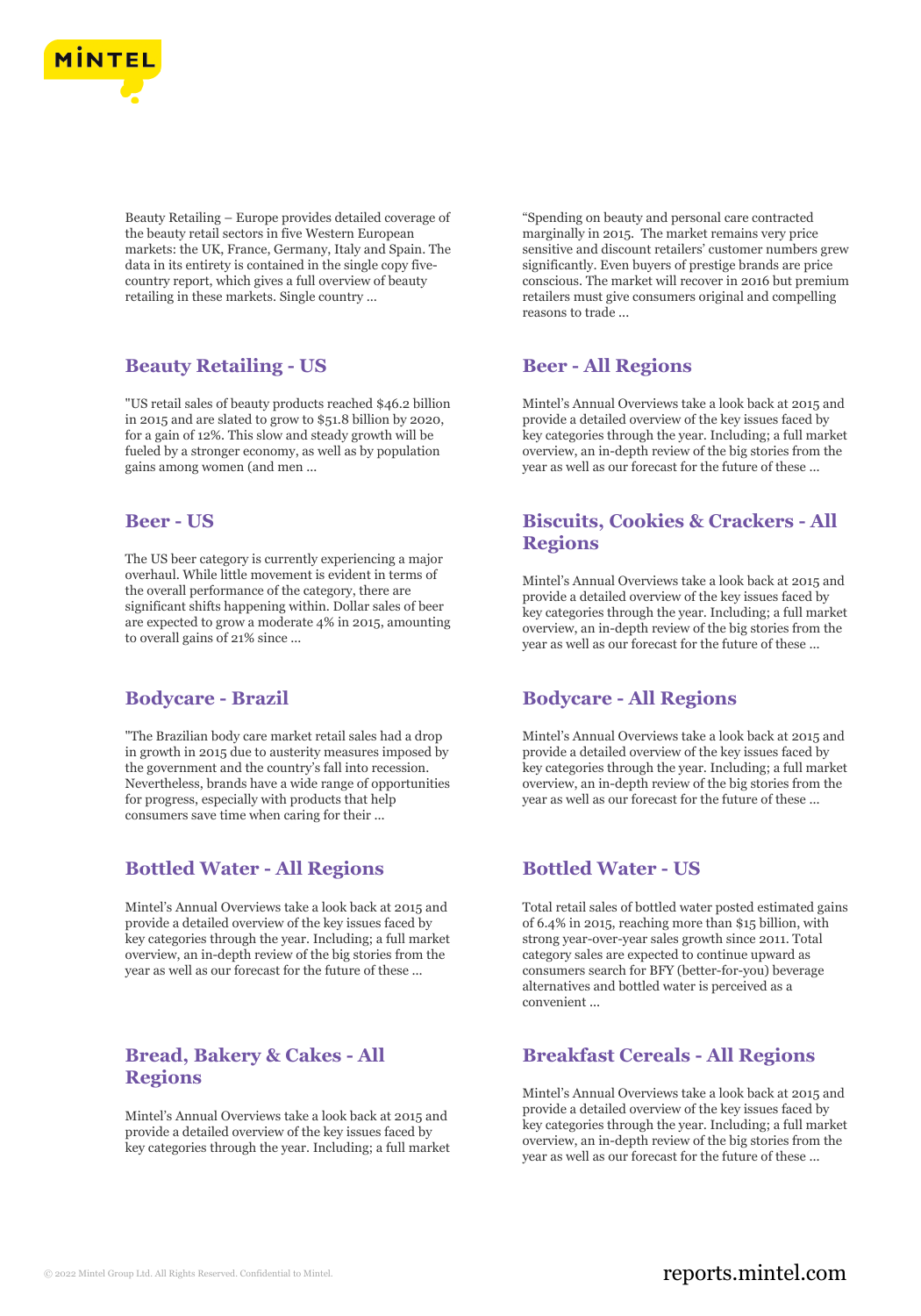

overview, an in-depth review of the big stories from the year as well as our forecast for the future of these ...

## **Butter and Margarine - Canada**

"Butter's advantage lies in two areas, its versatility, meaning its ability to be used both in recipes and as a spread, and in its perception of being a more natural option to margarine."

## **Carbonated Soft Drinks - All Regions**

Mintel's Annual Overviews take a look back at 2015 and provide a detailed overview of the key issues faced by key categories through the year. Including; a full market overview, an in-depth review of the big stories from the year as well as our forecast for the future of these ...

## **Center of the Store - US**

Mintel has defined the center of the store in terms of two segments – shelf-stable grocery and frozen foods. Sales in the category as a whole have managed fairly strong growth – 10% since 2010, largely the result of the shelfstable grocery segment, where introductions have succeeded by catering to ...

# **Cheese - All Regions**

Mintel's Annual Overviews take a look back at 2015 and provide a detailed overview of the key issues faced by key categories through the year. Including; a full market overview, an in-depth review of the big stories from the year as well as our forecast for the future of these ...

### **Cider - UK**

"Positioning 750ml sharing bottles of ciders alongside wines on restaurant/pub menus should help to boost cider's perceived sophistication and links to food-led drinking occasions."

# **Butter, Yellow Fats & Oils - All Regions**

Mintel's Annual Overviews take a look back at 2015 and provide a detailed overview of the key issues faced by key categories through the year. Including; a full market overview, an in-depth review of the big stories from the year as well as our forecast for the future of these ...

### **Carpets and Floorcoverings - UK**

"At last retailers are trying to escape from always relying on discounting to generate interest and are shifting their emphasis to home-making and style. This comes at a time when the market has gained momentum, with new energy because of stronger consumer confidence and a pick-up in the housing market ...

# **Cereal, Snack & Energy Bars - All Regions**

Mintel's Annual Overviews take a look back at 2015 and provide a detailed overview of the key issues faced by key categories through the year. Including; a full market overview, an in-depth review of the big stories from the year as well as our forecast for the future of these ...

## **Chocolate Confectionery - All Regions**

Mintel's Annual Overviews take a look back at 2015 and provide a detailed overview of the key issues faced by key categories through the year. Including; a full market overview, an in-depth review of the big stories from the year as well as our forecast for the future of these ...

# **Civil Engineering - UK**

"The recent reform of the Highways Agency, now known as Highways England, should give contractors the confidence they need to recruit and train skilled workers to deliver the growing number of transport projects over the coming years."

## **Coffee - All Regions Colour Cosmetics - All Regions**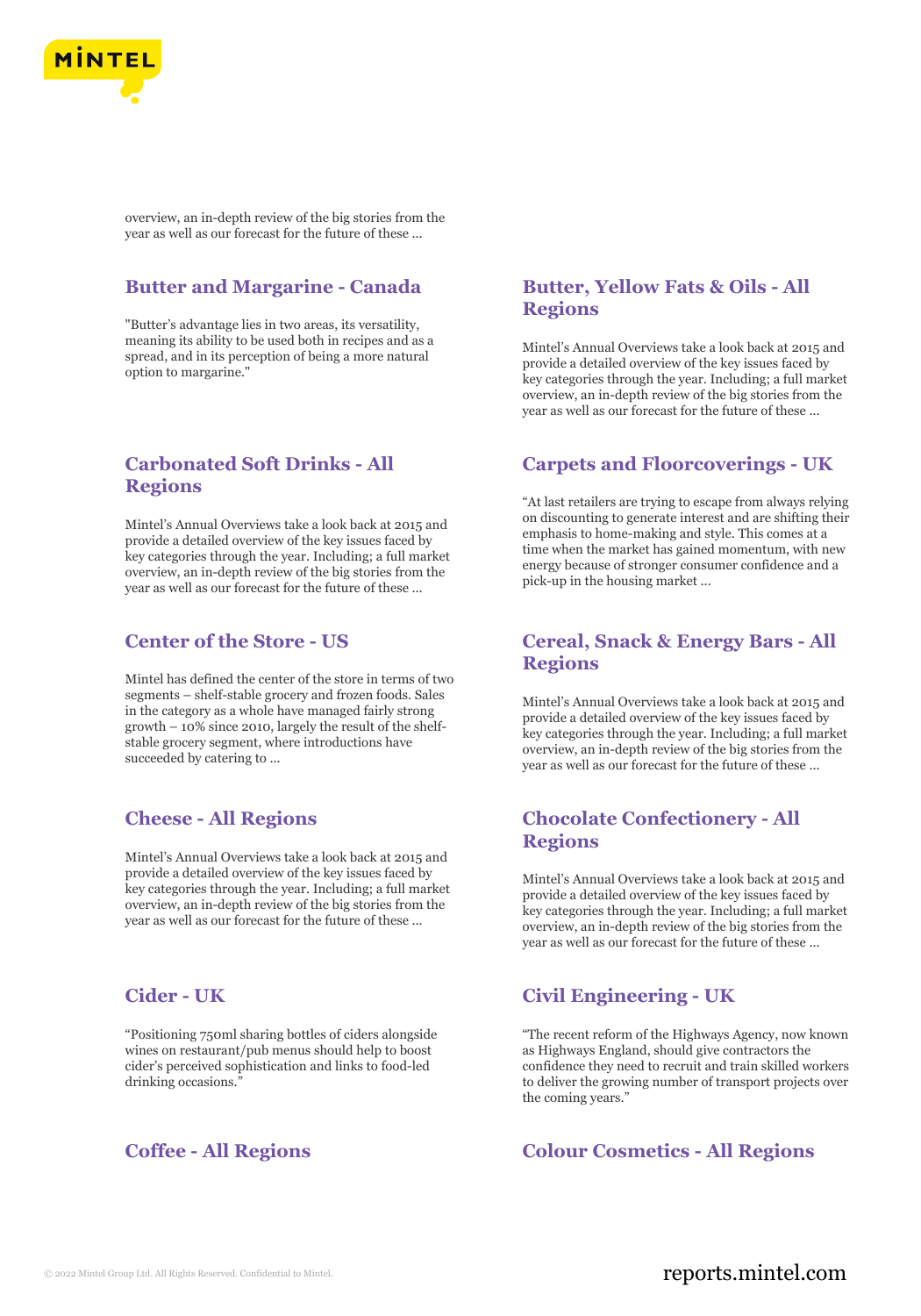

Mintel's Annual Overviews take a look back at 2015 and provide a detailed overview of the key issues faced by key categories through the year. Including; a full market overview, an in-depth review of the big stories from the year as well as our forecast for the future of these ...

## **Consumer Snacking Habits - Ireland**

"While health considerations are important for Irish consumers when snacking, they are also choosing to indulge in products such as chocolate and cakes. As such, developing healthy snacks that focus on taste can tap into the treat factor that consumers are looking for and enable them to consume fewer calories ...

# **Cooking Sauces, Pasta Sauces & Stock - All Regions**

Mintel's Annual Overviews take a look back at 2015 and provide a detailed overview of the key issues faced by key categories through the year. Including; a full market overview, an in-depth review of the big stories from the year as well as our forecast for the future of these ...

### **Crisps, Savoury Snacks and Nuts - UK**

"Despite the obesity crisis and the large swathes of the UK population trying to lose weight, UK adults have a rather relaxed attitude to crisps, with 82% agreeing that they are fine to eat as an occasional treat and more than six in ten eating them once a week.

### **Dining Out: A 2016 Look Ahead - US**

The restaurant industry in 2015 was shaped by the continued blurring of traditional foodservice segments, volatile commodity prices, and the strengthened relationship of technology and food. 2016 is poised to be a positive year for the restaurant industry, though a number of customers plan on spending less money at restaurants ...

# **Emerging Science - All Regions**

Mintel's Annual Overviews take a look back at 2015 and provide a detailed overview of the key issues faced by

Mintel's Annual Overviews take a look back at 2015 and provide a detailed overview of the key issues faced by key categories through the year. Including; a full market overview, an in-depth review of the big stories from the year as well as our forecast for the future of these ...

## **Consumers, Saving and Investing - UK**

"The outlooks for the savings and investments markets are contrasting. Whilst the cash savings market is struggling to rally against difficult market conditions, the investment market is benefiting from growing levels of interest and the barrier-lowering effects of digital innovation."

## **Cooking Sauces, Pasta Sauces and Stocks - UK**

"Brands and retailers in cooking sauces need to target those interested in home cooking, especially those wanting to add their own personal touch and an element of creativity to dishes, as well as people looking for quick and easy meal options when they need them. A focus on authenticity, improved ...

### **Dairy Drinks - All Regions**

Mintel's Annual Overviews take a look back at 2015 and provide a detailed overview of the key issues faced by key categories through the year. Including; a full market overview, an in-depth review of the big stories from the year as well as our forecast for the future of these ...

# **Electrical Wholesalers - UK**

"Electrical wholesalers came under intense price pressure in the downturn, which was exaggerated by their reliance on the highly cyclical construction sector. Now the recovery is firmly established, the construction sector is again exaggerating growth compared to the wider UK economy. However, price pressure has remained an issue and margins ...

### **European Retail Briefing - Europe**

This review looks at: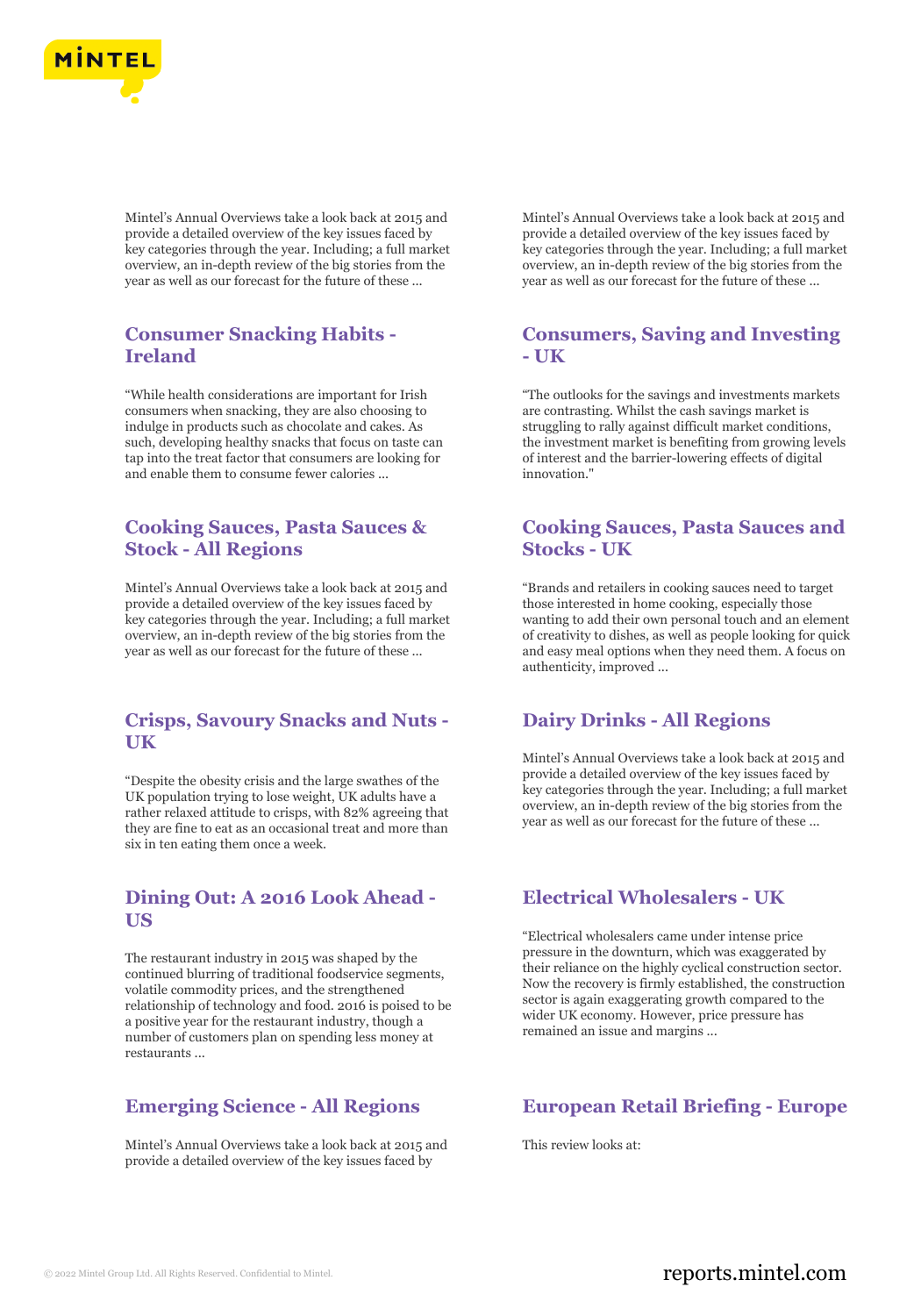

key categories through the year. Including; a full market overview, an in-depth review of the big stories from the year as well as our forecast for the future of these ...

# **Fabric & Dishwashing Care - All Regions**

This report will help you to uncover opportunities and understand the key issues affecting your market. How? By giving you instant access to analysis and critical recommendations. It will also challenge routine thinking by providing fresh, new perspectives that energizes your thought processes.

### **Family Entertainment - US**

"Preliminary 2014 data suggests that the number of births ticked upward for the first time since 2007. Though the increase was small it effectively ended a three-year streak of birth rates at historic lows. There is a possibility that the increase is the initiation of a "baby bounce," or ...

### **Fashion Accessories - UK**

"The fashion accessories market has faced a more challenging year in 2015 due to a slowdown in the luxury market. The handbags category, which accounts for half the market, has seen growth slow as consumers are opting for mid-priced bags over luxury labels and due to a trend for smaller ...

## **Food Safety, Regulations & Labeling - All Regions**

Mintel's Annual Overviews take a look back at 2015 and provide a detailed overview of the key issues faced by key categories through the year. Including; a full market overview, an in-depth review of the big stories from the year as well as our forecast for the future of these ...

## **Free-from Foods - UK**

"The 'health halo' of free-from foods is a key driver of uptake, opening up a pool of opportunity beyond actual or suspected allergy or intolerance sufferers. However, it also leaves the market exposed to the vagaries of

### **Facial Skincare - All Regions**

Mintel's Annual Overviews take a look back at 2015 and provide a detailed overview of the key issues faced by key categories through the year. Including; a full market overview, an in-depth review of the big stories from the year as well as our forecast for the future of these ...

### **Family Leisure - UK**

"Women are significantly more likely than men to go out as part of a family group with their children, grandchildren, their own or partner's parents and other wider-family members. While this is partially a consequence of the fact that they are more likely to be involved in a primary childcare ...

### **Food Packaging Trends - UK**

"Packaging concepts which disrupt the norm and offer an alternative to the homogeneity of the mass-market food market resonate with many young consumers. Here, both unique packaging designs and customisation can win favour, lending even large brands a personal  $f_{\rho\rho}$ ]"

#### **– Emma Clifford, Senior Food and Drink Analyst**

#### **Fragrances - All Regions**

Mintel's Annual Overviews take a look back at 2015 and provide a detailed overview of the key issues faced by key categories through the year. Including; a full market overview, an in-depth review of the big stories from the year as well as our forecast for the future of these ...

# **Fruit & Vegetables - All Regions**

Mintel's Annual Overviews take a look back at 2015 and provide a detailed overview of the key issues faced by key categories through the year. Including; a full market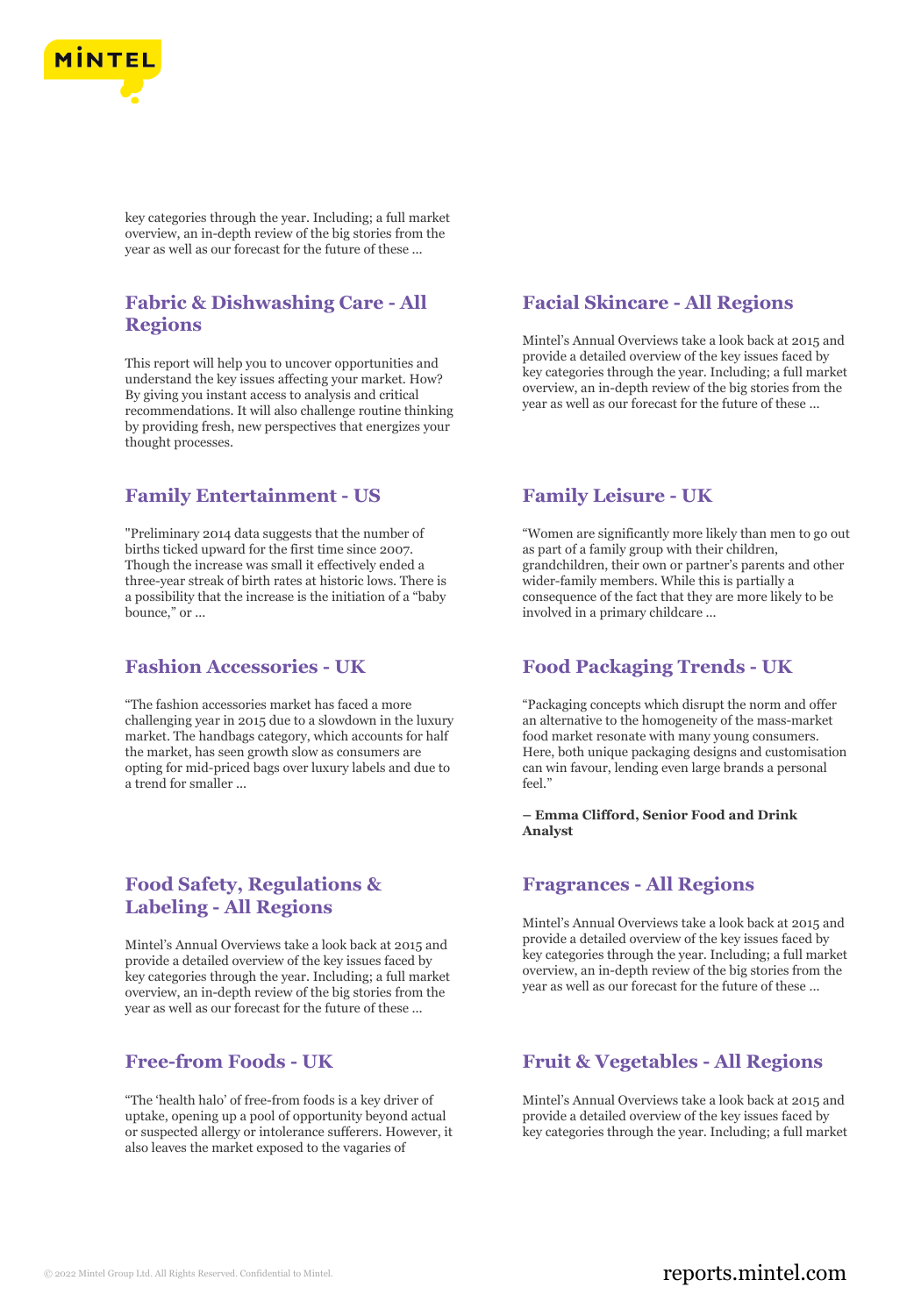

consumer opinion. The importance of health in driving uptake also means that companies ...

## **Full Service Restaurants - China**

"A one-size-fits-all approach is no longer compatible with the Chinese foodservice industry. Consumer preferences for a broad spectrum of cuisines, exotic flavours and a mix of experiential consumption have created a new dynamic for the foodservice market."

#### **Hair Colourants - UK**

"Temporary hair colour products continue to show growth in the category, as consumers consider them less damaging to hair and easier to experiment with. Growth opportunities exist in personalisation, with high interest in products tailored for hair colour and type, as well as products specifically for men. Men have shown ...

#### **Haircare - China**

"Consumers exhibit strong belief in scalp care. 47% of the consumers believe a healthy scalp is a major reason for healthy hair. The next step is to integrate scalp care into anti-ageing and anti-pollution market. For example, brands can consider collaborating with technology firms to develop apps to monitor everyday ...

## **Hotels - China**

"The hotel industry in China has grown rapidly in recent years, thanks to the development of the low-end budget hotels segment and the high-end luxury hotels segment. Projections for future growth are also positive. Competition among companies is extremely fierce, especially among economy hotel chains and online travel agents."

# **Household Care Packaging Trends - US**

"In highly competitive, mature household care product categories, where sales increases must come at the expense of a competitor, packaging is as important as the product itself as a means of delivering value to consumers. Household care product packaging can do much more than just hold and dispense the product ...

overview, an in-depth review of the big stories from the year as well as our forecast for the future of these ...

## **Generational Banking - Canada**

"Old is gold in Canada in terms of wealth and financial security as over-65s report having the highest amount of investments, lowest debt and feel most financially secure."

## **Hair Treatments & Colorants - All Regions**

Mintel's Annual Overviews take a look back at 2015 and provide a detailed overview of the key issues faced by key categories through the year. Including; a full market overview, an in-depth review of the big stories from the year as well as our forecast for the future of these ...

### **Holiday Review - UK**

"The outlook for the overseas holiday market in 2016 is positive due to rising consumer confidence, the strong Pound, low unemployment and falling airfares resulting from cheap oil. Along with the longer beach holiday, supplementary city breaks should be popular especially among the under-35s."

#### **Hotels - Ireland**

"Moving forward into 2016 the hotel sector in both NI and RoI will likely see its average hotel occupancy levels increase as consumer confidence helps to drive more visitors to the island – while the impact of the marriage equality legislation introduced to RoI in 2015 will help to attract ...

### **Household Cleaners - All Regions**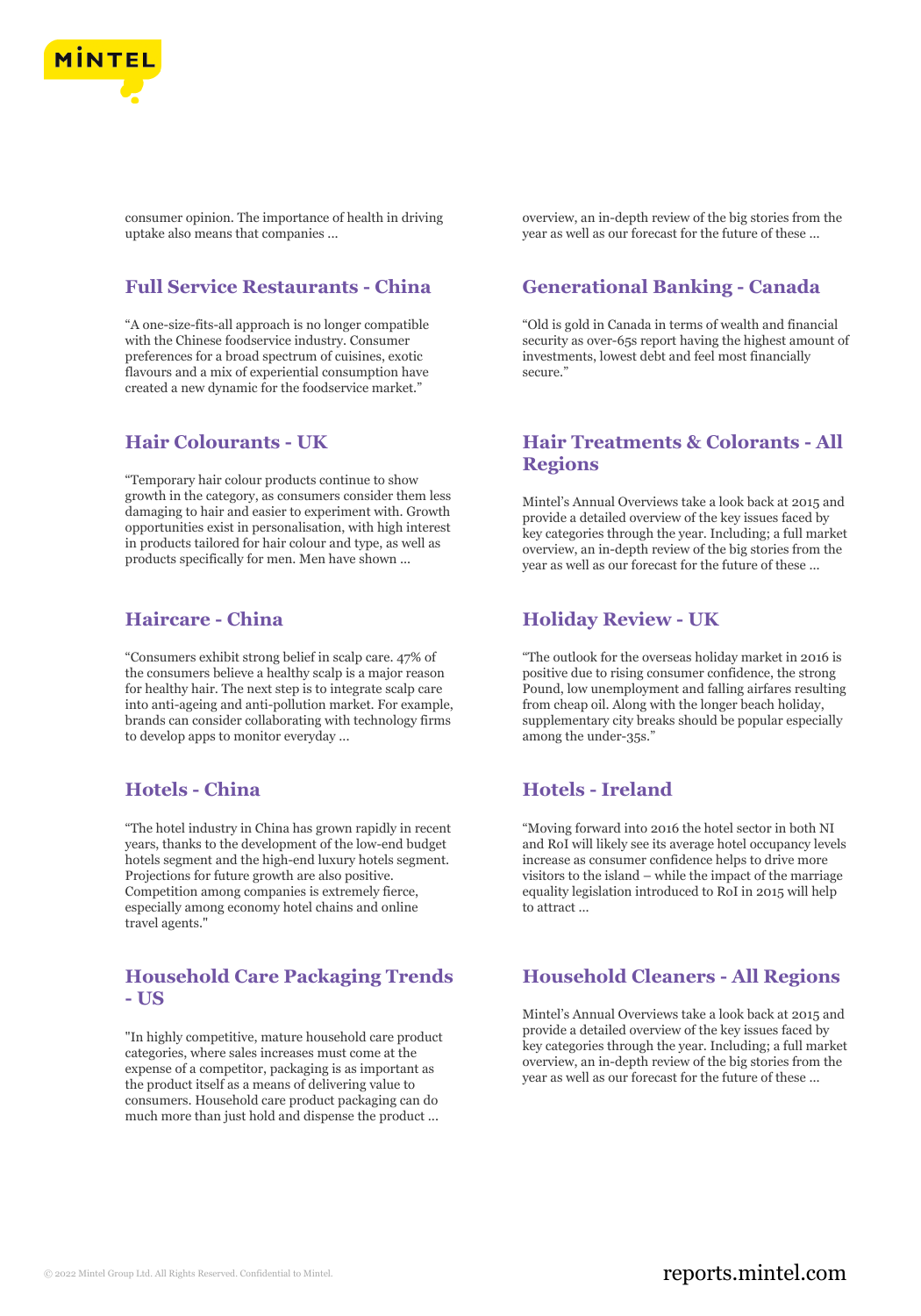

## **Ice Cream - All Regions**

Mintel's Annual Overviews take a look back at 2015 and provide a detailed overview of the key issues faced by key categories through the year. Including; a full market overview, an in-depth review of the big stories from the year as well as our forecast for the future of these ...

# **Juice & Juice Drinks - All Regions**

Mintel's Annual Overviews take a look back at 2015 and provide a detailed overview of the key issues faced by key categories through the year. Including; a full market overview, an in-depth review of the big stories from the year as well as our forecast for the future of these ...

## **Lifestage Marketing in Financial Services - US**

There are many ways to define a lifestage, including by age, marital status, or parental status. The financial needs of each lifestage are unique and financial institutions are always seeking ways to appeal to the needs of each one. While the recent recession affected everybody, it may have permanently altered ...

# **Marketing to Men - UK**

"Half of all men admit that they are largely apathetic towards advertising, reflecting how many find themselves unable to identify with the men they see in ad campaigns. There is now an opportunity for brands to change this, with brands using advertising to more fully identify with the average man ...

# **Meat, Fish & Poultry - All Regions**

Mintel's Annual Overviews take a look back at 2015 and provide a detailed overview of the key issues faced by key categories through the year. Including; a full market overview, an in-depth review of the big stories from the year as well as our forecast for the future of these ...

# **Nail Color and Care - US**

"Although growth in the nail care and color market has slowed since 2013, interest in gel polish manicures, nail

# **Ingredients & Additives - All Regions**

Mintel's Annual Overviews take a look back at 2015 and provide a detailed overview of the key issues faced by key categories through the year. Including; a full market overview, an in-depth review of the big stories from the year as well as our forecast for the future of these ...

## **Laptops and Desktops - US**

"Leading computer brands have struggled to grow their consumers computing revenue, and the market is increasingly influenced by innovative interfaces, such as touchscreen. However, opportunities remain, particularly as more resource-intensive digital content is released. The challenge for many brands moving forward will be to strike an ideal balance between the ...

# **Managing Your Health - US**

"Several factors are impacting healthcare, including an anticipated shortage of primary care physicians, resulting in an increased focus on managing one's own health, as well as growing reliance on retail health clinics and pharmacists. At a time when the US population is experiencing significant growth among the older population, a ...

# **Marketing to Millennials - Canada**

"Millennials are seeking new ways to define themselves (not necessarily rooted in traditional expectations). Taking pride in being unique from others of their generation, brands will need to be respectful of their individuality and sense of responsibility. From brands, Millennials seek a collaborative, authentic relationship."

### **Mobile Phones - China**

"To stand out and attract purchases in China's saturated mobile phone market, brands need to dedicate themselves to satisfying consumers' unmet needs, building premium brand perceptions and differentiating brand identities."

# **Noodles - China**

"The instant noodle market is forecast to stay flat over the next five years – declining a little due to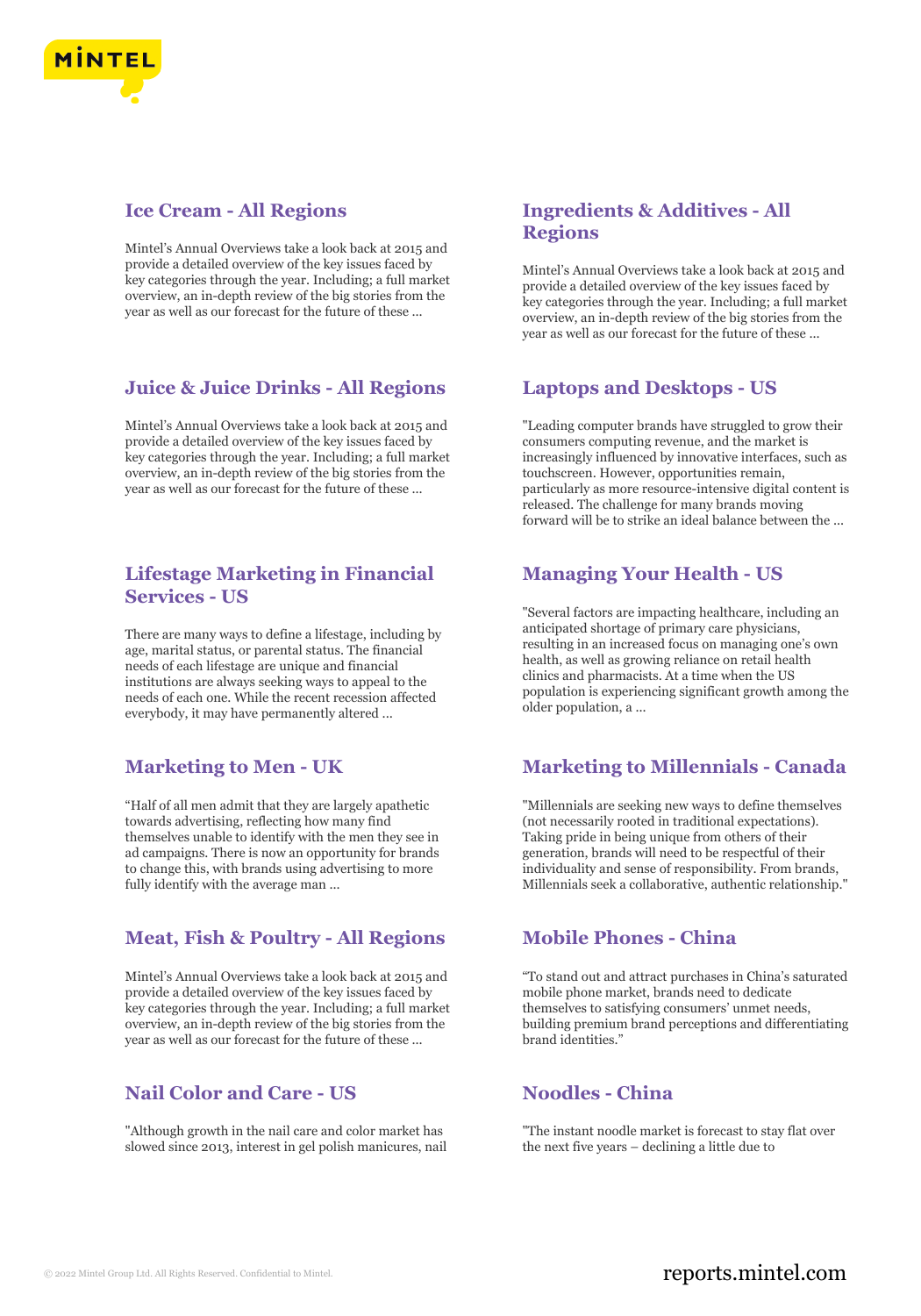

treatments, and more natural nail care represent key opportunities. Effective outreach to Millennials, moms, and Hispanics via product offerings, digital technology, and targeted marketing can help revitalize the market."

## **Nutrition, Health & Wellness - All Regions**

Mintel's Annual Overviews take a look back at 2015 and provide a detailed overview of the key issues faced by key categories through the year. Including; a full market overview, an in-depth review of the big stories from the year as well as our forecast for the future of these ...

### **Oral Hygiene - All Regions**

Mintel's Annual Overviews take a look back at 2015 and provide a detailed overview of the key issues faced by key categories through the year. Including; a full market overview, an in-depth review of the big stories from the year as well as our forecast for the future of these ...

### **PC and Mobile Use - UK**

"Of the three core devices, the smartphone is the most versatile when it comes to the number of locations in which it is used. However limitations such as screen size, a lack of signal and high connection costs mean that it is the least versatile when looking at the range ...

### **Pharmacy Retailing - Brazil**

"In order to afford medicine, seniors and soon-to-be seniors may be forced to work beyond retirement. But beyond that, retailers and brands can educate consumers on how to best budget their money and continue preparing for their future. Price plays an important role and with planned cuts from the government ...

### **Plant Protein Drinks - China**

"Compared with beverages in other categories, plant protein drinks in China are usually positioned as traditional and nourishing. However, as usage occasions have expanded beyond breakfast, manufacturers should add new elements into the products to make PPDs more suitable for broader, casual usage occasions."

consumers' increasing health consciousness. In order to drive business growth in the future, brands need to target the core users (people in their 20s) and take action to meet consumers' evolving eating ...

# **Oil Change Retail - US**

"Oil-change retail shops aren't the only game in town when it comes to maintenance and repair, and changes in the economy and to the automobile industry will have an impact on these types of businesses going forward."

## **Pasta, Rice & Noodles - All Regions**

Mintel's Annual Overviews take a look back at 2015 and provide a detailed overview of the key issues faced by key categories through the year. Including; a full market overview, an in-depth review of the big stories from the year as well as our forecast for the future of these ...

### **Pet Food - All Regions**

Mintel's Annual Overviews take a look back at 2015 and provide a detailed overview of the key issues faced by key categories through the year. Including; a full market overview, an in-depth review of the big stories from the year as well as our forecast for the future of these ...

### **Pizza - All Regions**

Mintel's Annual Overviews take a look back at 2015 and provide a detailed overview of the key issues faced by key categories through the year. Including; a full market overview, an in-depth review of the big stories from the year as well as our forecast for the future of these ...

#### **Prepared Meals & Meal Centres - All Regions**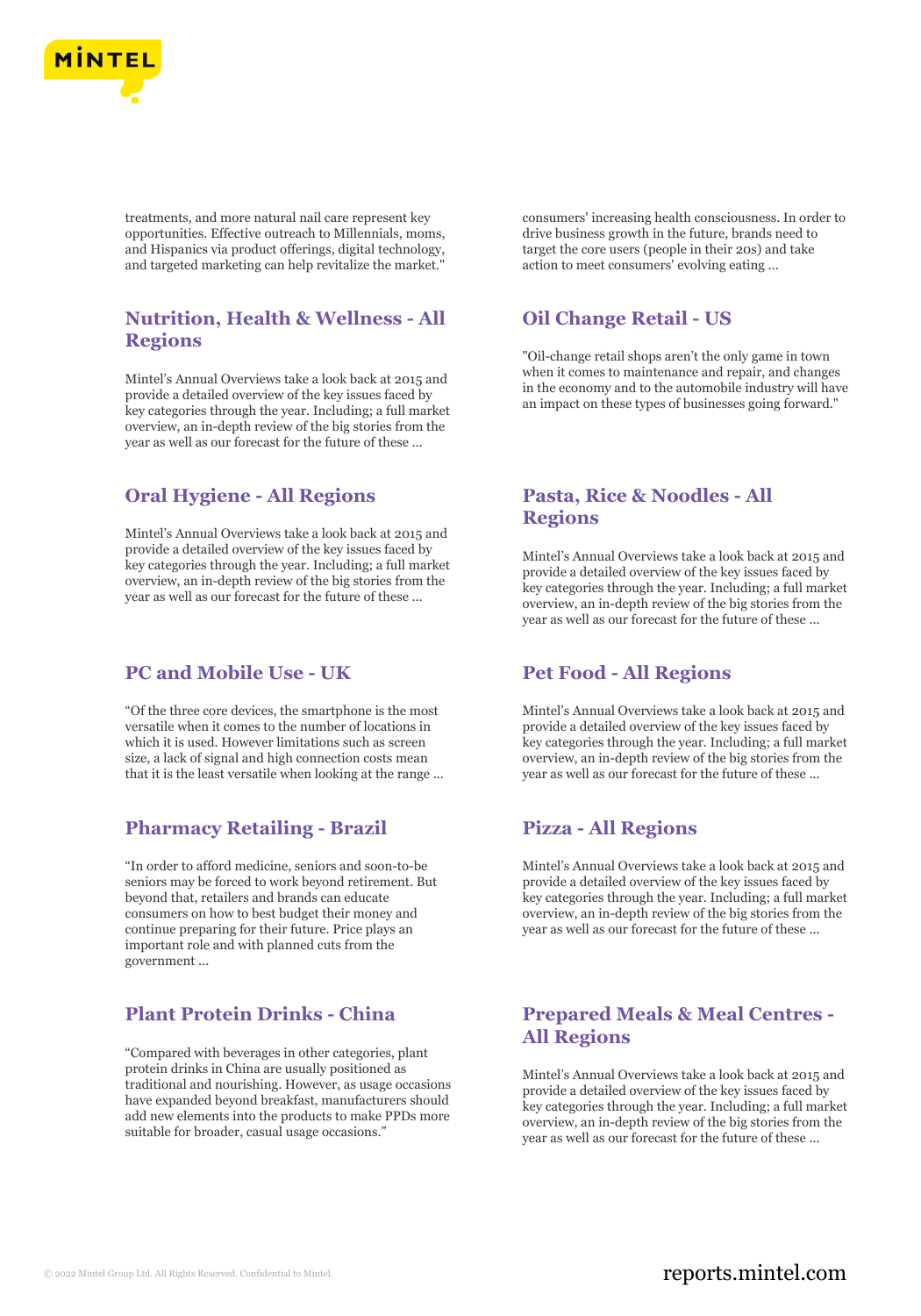

**– Ching Yang, Research Analyst**

## **Produtos Farmacêuticos - Brazil**

"A fim de ter dinheiro suficiente para comprar medicamentos, idosos e quase idosos podem precisar trabalhar depois da aposentadoria. Diante disso, varejistas e marcas poderiam educar os consumidores sobre a melhor forma de administrar seu dinheiro e de se preparar para o futuro. O preço de produtos e serviços desempenha ...

# **Retirement Planning - UK**

"It is too early to judge whether pension freedoms has had a generally positive or negative impact on consumers. However, there is no doubt as to the scale of the impact they have already had on the retirement industry. Product providers and advisors are developing new offerings, while regulators are ...

## **Savings - Ireland**

"After a prolonged period of time in which consumers' motivation to save far exceeded their financial capacity to save, consumers now finally have far greater capacity to start saving or add to existing savings. This is particularly true of RoI consumers, who felt the effects of the recession far more ...

# **Shave, Deodorants & Depilatories - All Regions**

Mintel's Annual Overviews take a look back at 2015 and provide a detailed overview of the key issues faced by key categories through the year. Including; a full market overview, an in-depth review of the big stories from the year as well as our forecast for the future of these ...

# **Soup - All Regions**

Mintel's Annual Overviews take a look back at 2015 and provide a detailed overview of the key issues faced by key categories through the year. Including; a full market overview, an in-depth review of the big stories from the year as well as our forecast for the future of these ...

## **Produtos para Cuidados com o Corpo - Brazil**

"O mercado de produtos para cuidados com o corpo sofreu uma grande redução nas vendas no varejo em 2015 por causa das novas medidas de ajuste fiscal impostas pelo governo e pela forte recessão pela qual passa o Brasil. Apesar disso, as marcas ainda têm diversas oportunidades de crescimento no ...

# **Salty Snacks - All Regions**

Mintel's Annual Overviews take a look back at 2015 and provide a detailed overview of the key issues faced by key categories through the year. Including; a full market overview, an in-depth review of the big stories from the year as well as our forecast for the future of these ...

# **Shampoo, Conditioner & Styling - All Regions**

Mintel's Annual Overviews take a look back at 2015 and provide a detailed overview of the key issues faced by key categories through the year. Including; a full market overview, an in-depth review of the big stories from the year as well as our forecast for the future of these ...

### **Soap & Shower - All Regions**

Mintel's Annual Overviews take a look back at 2015 and provide a detailed overview of the key issues faced by key categories through the year. Including; a full market overview, an in-depth review of the big stories from the year as well as our forecast for the future of these ...

# **Spirits & RTDs - All Regions**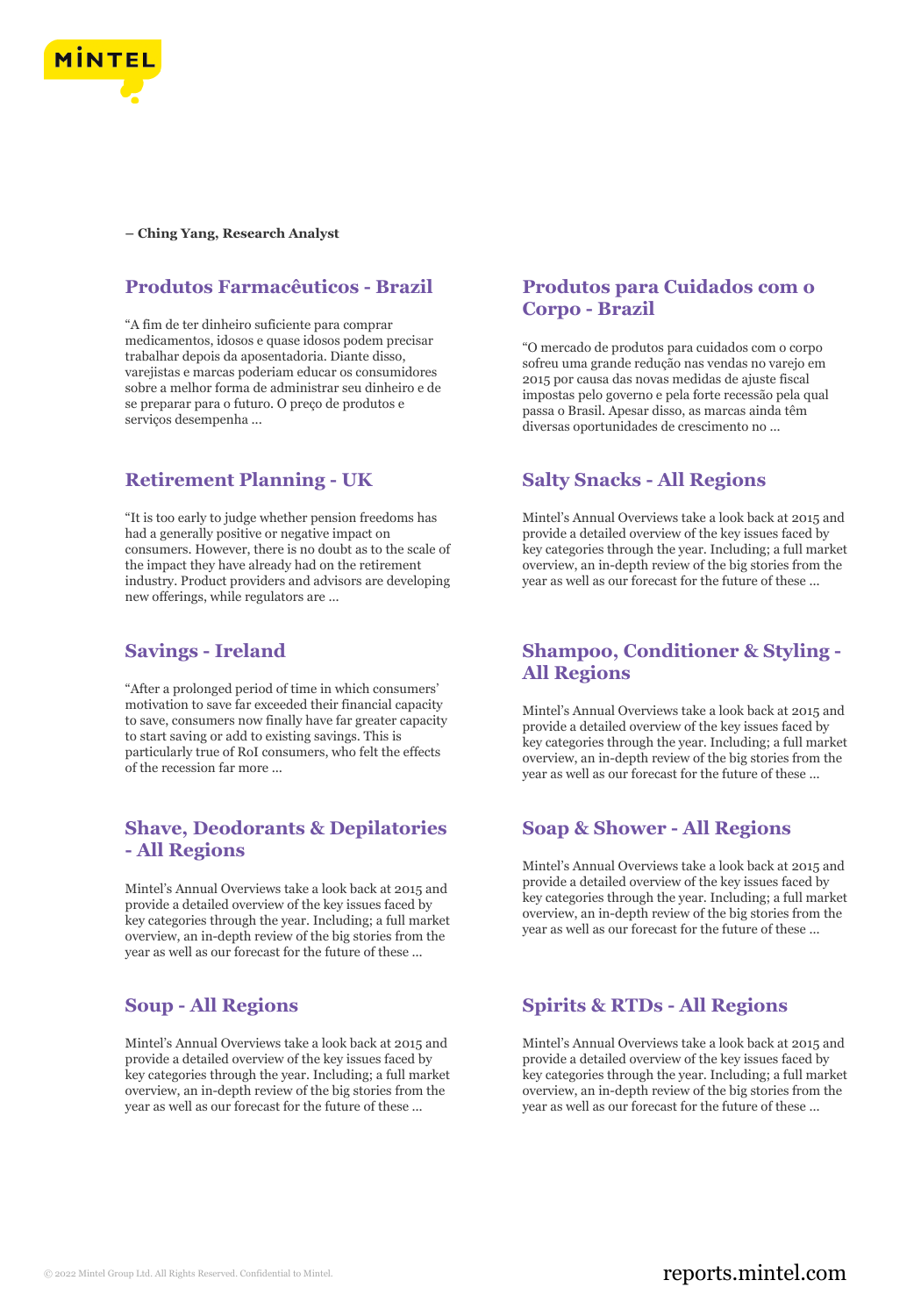

# **Sports & Energy Drinks - All Regions**

Mintel's Annual Overviews take a look back at 2015 and provide a detailed overview of the key issues faced by key categories through the year. Including; a full market overview, an in-depth review of the big stories from the year as well as our forecast for the future of these ...

## **Sweet & Savoury Spreads - All Regions**

Mintel's Annual Overviews take a look back at 2015 and provide a detailed overview of the key issues faced by key categories through the year. Including; a full market overview, an in-depth review of the big stories from the year as well as our forecast for the future of these ...

## **Tea, Malt & Other Hot Drinks - All Regions**

Mintel's Annual Overviews take a look back at 2015 and provide a detailed overview of the key issues faced by key categories through the year. Including; a full market overview, an in-depth review of the big stories from the year as well as our forecast for the future of these ...

## **The Black Apparel and Footwear Consumer - US**

"The retail industry is highly competitive, and for each retailer to get its fair share of the pie, marketers will need to invest in the Black consumer market. Black consumers are more likely than the total population to keep up with fashions, and are very passionate about shopping."

## **UK Retail Briefing - UK Unsecured Loans - UK**

## **Vitamins & Supplements - All Regions**

# **Sugar & Gum Confectionery - All Regions**

Mintel's Annual Overviews take a look back at 2015 and provide a detailed overview of the key issues faced by key categories through the year. Including; a full market overview, an in-depth review of the big stories from the year as well as our forecast for the future of these ...

## **Table Sauces, Seasonings & Sweeteners - All Regions**

Mintel's Annual Overviews take a look back at 2015 and provide a detailed overview of the key issues faced by key categories through the year. Including; a full market overview, an in-depth review of the big stories from the year as well as our forecast for the future of these ...

## **The Arts and Crafts Consumer - US**

"Crafting is a popular activity for US adults, with more than half participating in at least one type of craft in the past year. The market is steadily gaining, with an increase in store visits for major craft retailers and the development of social commerce on popular sites such as ...

## **The Hispanic Apparel and Footwear Consumer - US**

With projected expenditures of \$49.4 billion, Hispanics enjoy shopping for apparel and footwear not only for themselves but for other adults and children as well. Despite this, growth in the category is projected to be moderate, as Hispanics continue to look for value in the purchases they make.

"The unsecured personal loans market is expected to have grown by 12% in 2015, with easing credit conditions and growing consumer confidence leading to an increased demand for credit. However, peer-to-peer lending platforms are making waves in the market, with consumer awareness and consideration growing for these products. This will ...

# **Wine - All Regions**

# © 2022 Mintel Group Ltd. All Rights Reserved. Confidential to Mintel.  $\blacksquare$  reports.mintel.com